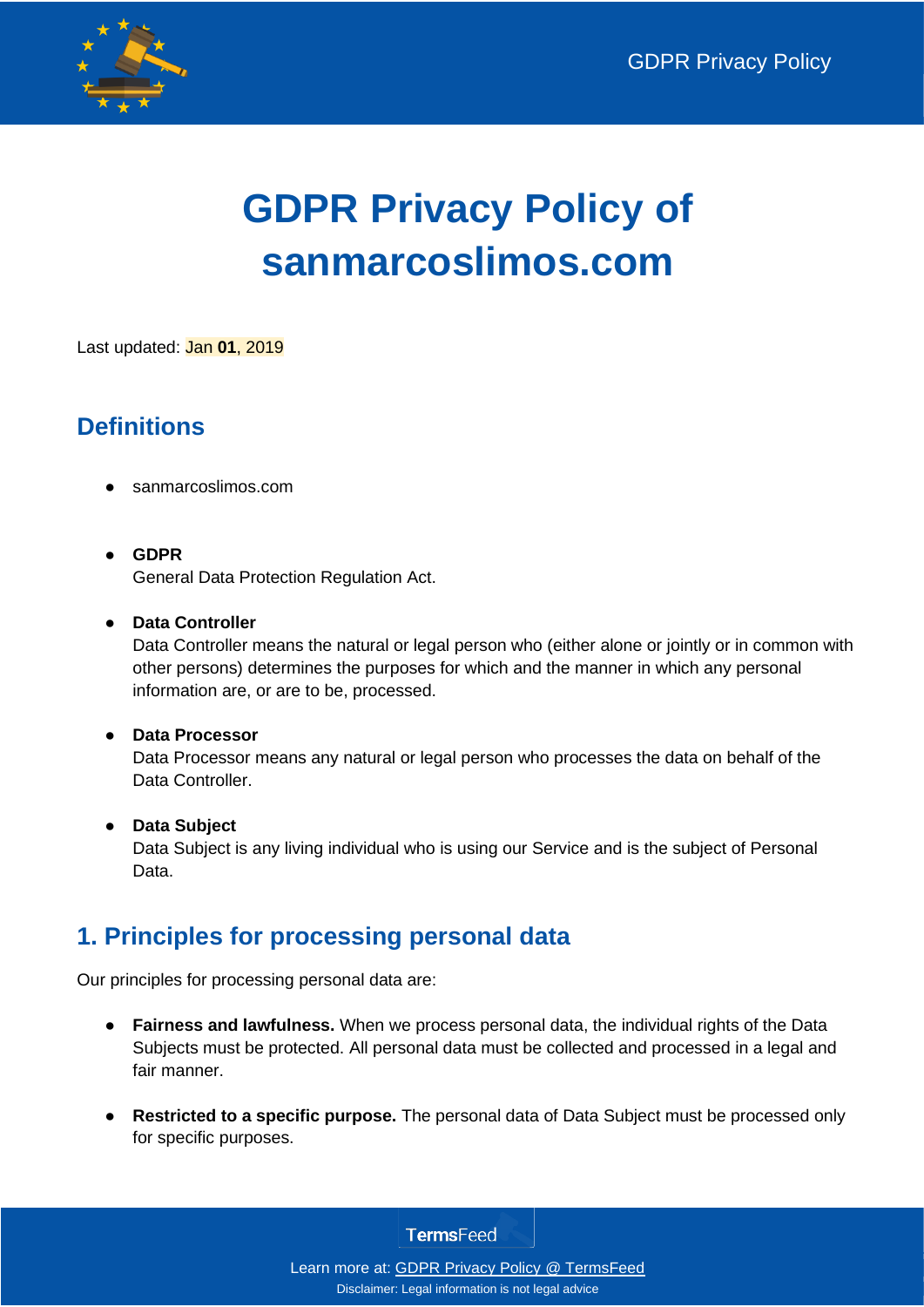

**Transparency**. The Data Subject must be informed of how his/her data is being collected, processed and used.

## **2. What personal data we collect and process**

**sanmarcoslimos.com** collects several different types of personal data for various purposes. Personal Data may include, but is not limited to:

- Email address
- First name and last name
- Phone number
- Address, State, Province, ZIP/Postal code, City

#### **3. How we use the personal data**

sanmarcoslimos.com uses the collected personal data for various purposes:

- To provide you with services
- To notify you about changes to our services and/or products
- To provide customer support
- To gather analysis or valuable information so that we can improve our services
- To detect, prevent and address technical issues

# **4. Legal basis for collecting and processing personal data**

sanmarcoslimos.com legal basis for collecting and using the personal data described in this Data Protection Policy depends on the personal data we collect and the specific context in which we collect the information:

- sanmarcoslimos.com needs to perform a contract with you
- You have given sanmarcoslimos.com permission to do so
- Processing your personal data is in sanmarcoslimos.com legitimate interests
- sanmarcoslimos.com needs to comply with the law

## **5. Retention of personal data**

**TermsFeed**